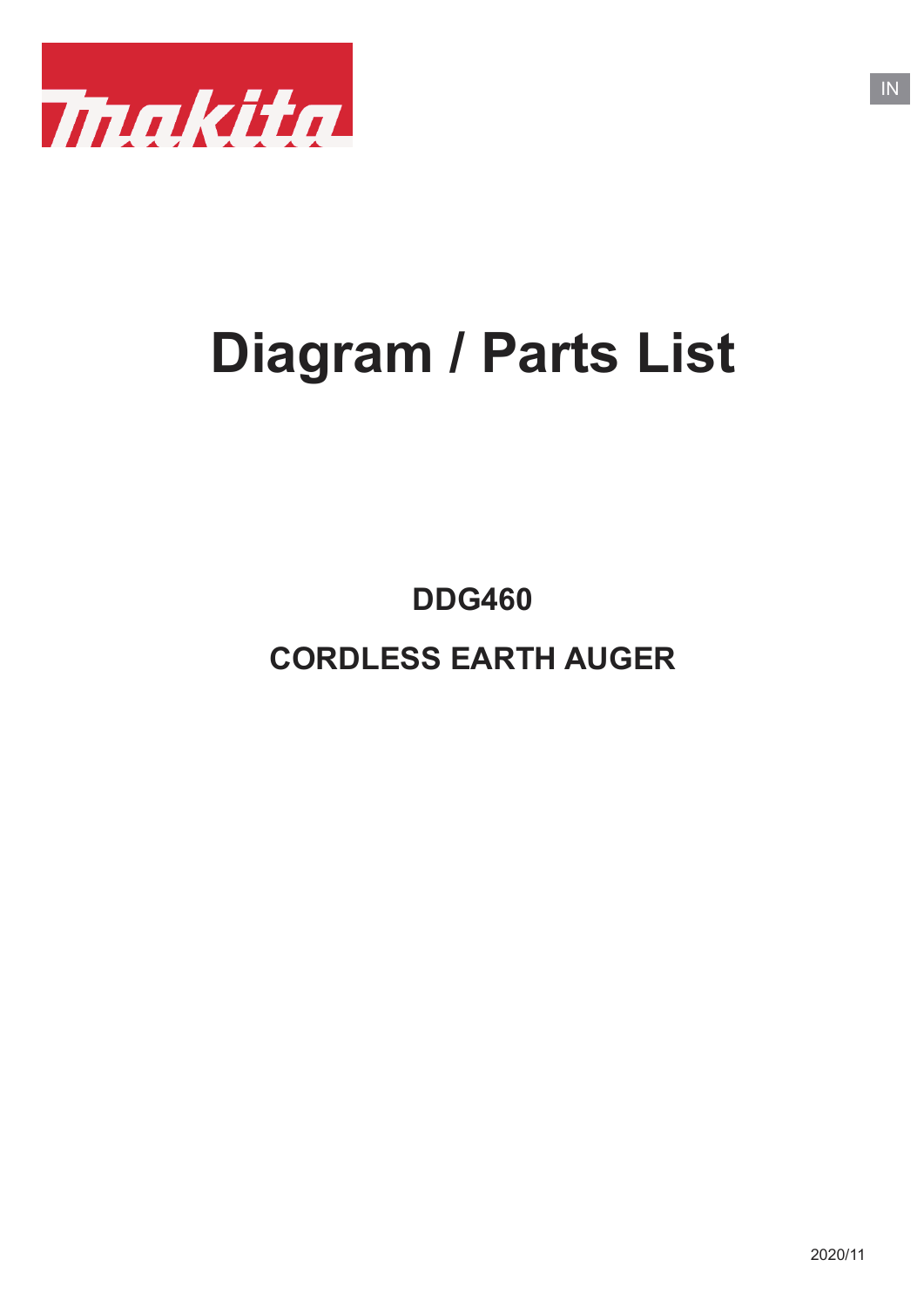## (IN) DDG460 / CORDLESS EARTH AUGER

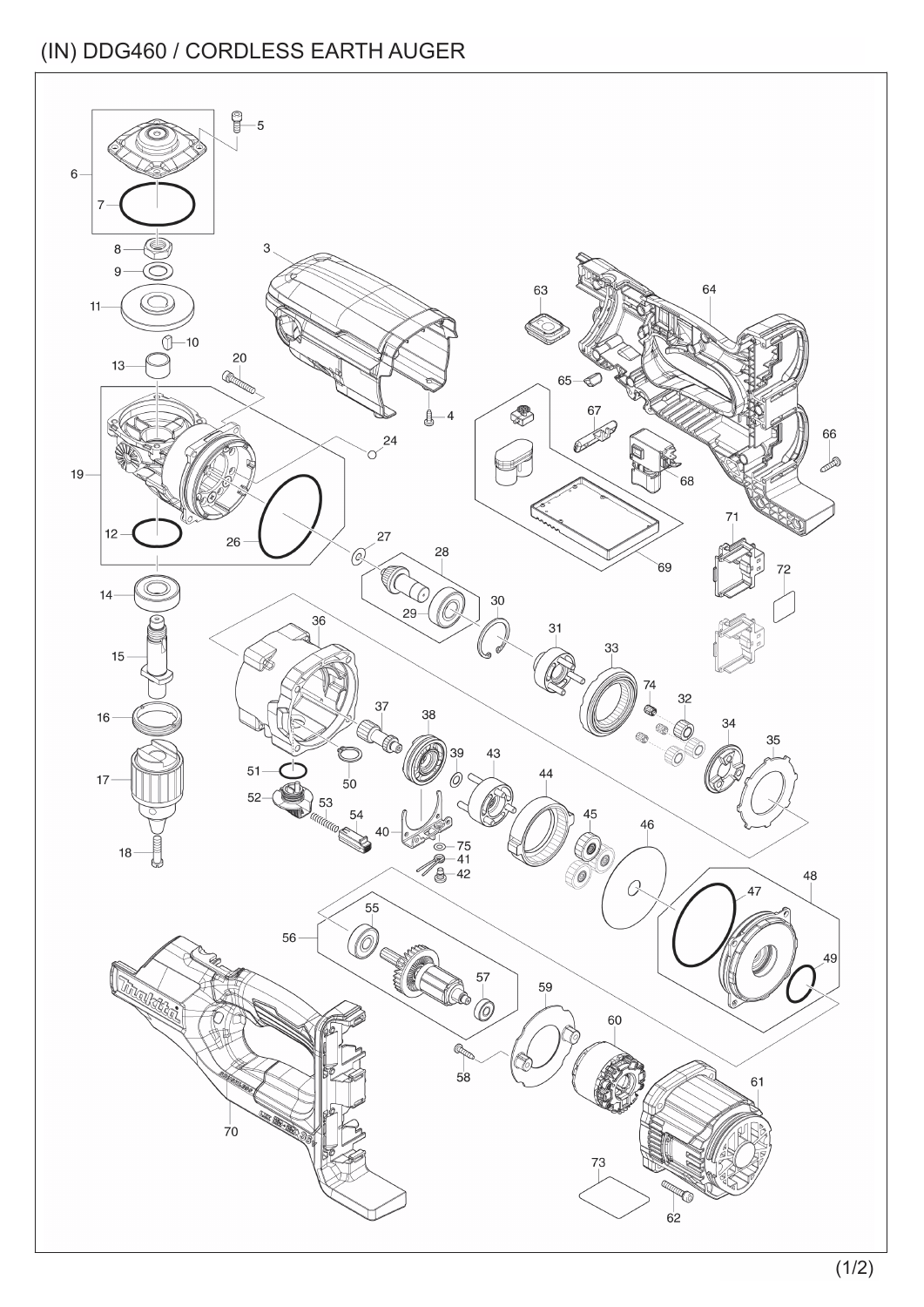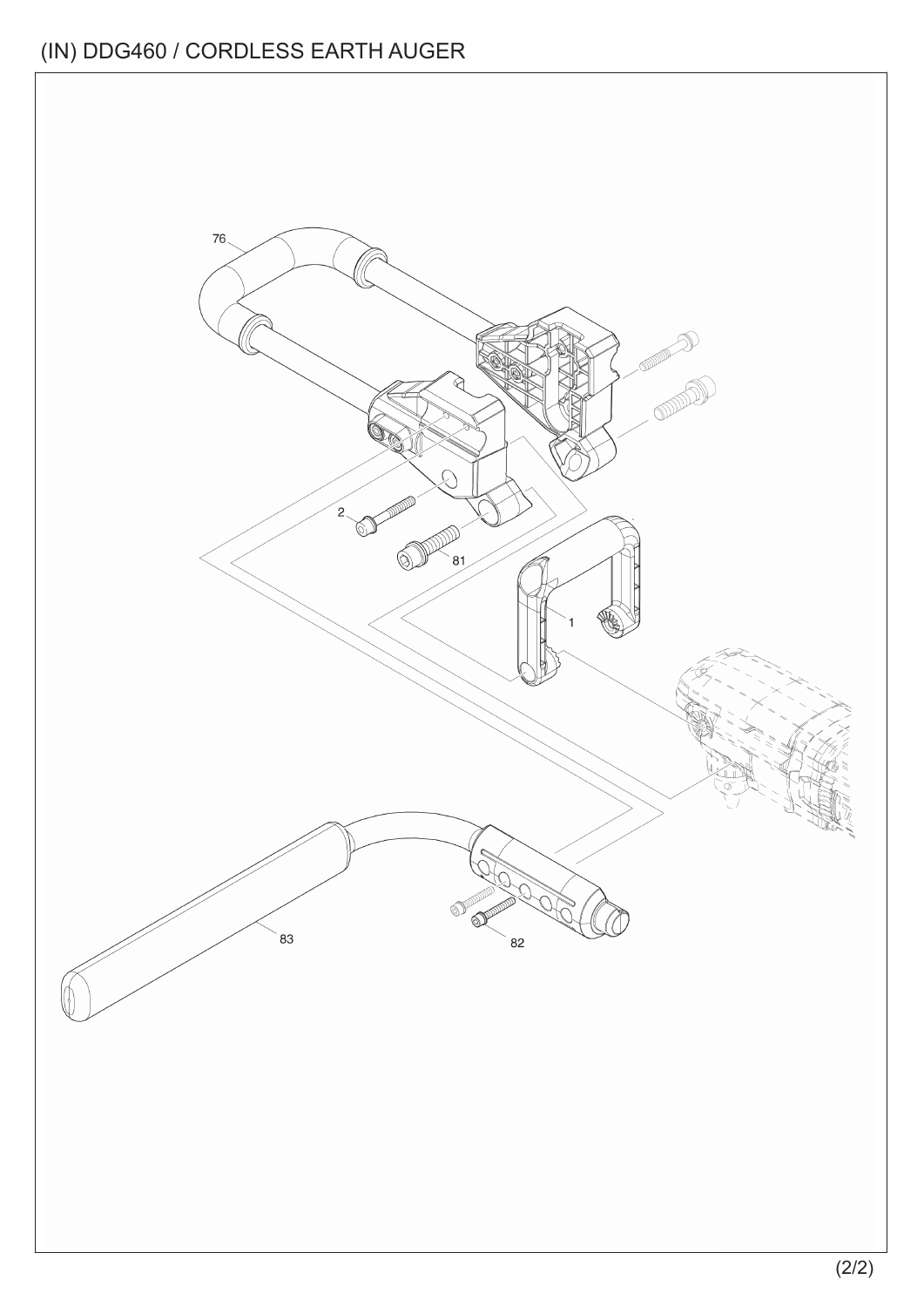## **DDG460 / CORDLESS EARTH AUGER IN INDIA**

| Item                    |                 | Sub Parts No.        | Parts Description                                 | Qty                           | I/C | E/C No. Close No. Remark |                                                                                       |
|-------------------------|-----------------|----------------------|---------------------------------------------------|-------------------------------|-----|--------------------------|---------------------------------------------------------------------------------------|
| 001                     |                 | 458431-1             | <b>FRONT GRIP</b>                                 | 1                             |     |                          |                                                                                       |
| 002                     |                 | 922478-6             | H.S.H.BOLT M8X55 WITH WR                          | $\overline{2}$                |     |                          |                                                                                       |
| 003                     |                 | 458430-3             | <b>TOP COVER</b>                                  | 1                             |     |                          |                                                                                       |
| 004                     |                 | 266026-4             | <b>TAPPING SCREW BIND CT 4X12</b>                 | $\overline{2}$                |     |                          |                                                                                       |
| 005                     |                 | 266086-6             | HEX. SOCKET HEAD BOLT M5X16                       | $\overline{\mathbf{4}}$       |     |                          |                                                                                       |
| 006                     |                 | 140A21-7             | GEAR HOUSING COVER COMPLETE                       | 1                             |     |                          |                                                                                       |
|                         | D <sub>10</sub> |                      | INC. 7                                            |                               |     |                          |                                                                                       |
| 007                     |                 | 213709-7             | ORING <sub>63</sub>                               | $\mathbf 1$                   |     |                          |                                                                                       |
| 008                     |                 | 252267-8             | <b>HEX. NUT M16-22</b>                            | $\mathbf{1}$                  |     |                          |                                                                                       |
| $\overline{009}$<br>010 |                 | 253771-0             | FLAT WASHER 16<br><b>WOODRUFF KEY 5</b>           | $\mathbf 1$                   |     |                          |                                                                                       |
| 011                     |                 | 254032-1<br>227416-6 | SPIRAL BEVEL GEAR 40                              | 1<br>$\mathbf{1}$             |     |                          |                                                                                       |
| 012                     |                 | 213507-9             | O RING 40                                         | $\mathbf{1}$                  |     |                          |                                                                                       |
| 013                     |                 | 257440-5             | SLEEVE 17                                         | $\mathbf 1$                   |     |                          |                                                                                       |
| 014                     |                 | 211278-2             | BALL BEARING 6203DDW                              | 1                             |     |                          |                                                                                       |
| 015                     |                 | 327106-2             | SPINDLE                                           | $\mathbf{1}$                  |     |                          |                                                                                       |
| 016                     |                 | 285842-5             | <b>BEARING RETAINER 36-43</b>                     | $\mathbf{1}$                  |     |                          |                                                                                       |
| 017                     |                 | 763250-5             | DRILL CHUCK S-13                                  | 1                             |     |                          |                                                                                       |
| 018                     |                 | 251463-5             | - FLAT HEAD SCREW M6X22                           | 1                             |     |                          |                                                                                       |
| 019                     |                 | 140A22-5             | <b>GEAR HOUSING COMPLETE</b>                      | $\mathbf{1}$                  |     |                          |                                                                                       |
|                         |                 | C10 233326-7         | <b>COMPRESSION SPRING 5</b>                       | $\overline{8}$                |     |                          |                                                                                       |
|                         |                 | C20 256393-5         | SHOULDER PIN 5-8.5                                | $\overline{8}$                |     |                          |                                                                                       |
|                         |                 | C30 347364-4         | <b>GUIDE PLATE</b>                                | 1                             |     |                          |                                                                                       |
|                         |                 | C40 265148-7         | TORX SOCKET HEAD SCREW M5X14                      | 6                             |     |                          |                                                                                       |
|                         | D <sub>10</sub> |                      | INC. 12,26                                        |                               |     |                          |                                                                                       |
| 020                     |                 | 265695-8             | H. S. H. BOLT M5X30 WITH WRM                      | $\overline{4}$                |     |                          |                                                                                       |
| 024<br>026              |                 | 216022-2<br>213755-0 | STEEL BALL 7.0<br>O RING 75                       | $\overline{8}$<br>$\mathbf 1$ |     |                          |                                                                                       |
| 027                     |                 | 253411-0             | FLAT WASHER 6                                     | $\mathbf 1$                   |     |                          |                                                                                       |
| $\overline{028}$        |                 | 140A23-3             | SPIRAL BEVEL GEAR 13 COMPLETE                     | $\mathbf{1}$                  |     |                          |                                                                                       |
|                         | D <sub>10</sub> |                      | <b>INC. 29</b>                                    |                               |     |                          |                                                                                       |
| 029                     |                 | 211206-7             | <b>BALL BEARING 6202LLB</b>                       | $\mathbf 1$                   |     |                          |                                                                                       |
| 030                     |                 | 962153-2             | <b>RETAINING RING R-35</b>                        | $\mathbf 1$                   |     |                          |                                                                                       |
| 031                     |                 | 140A13-6             | CARRIER A COMPLETE                                | $\mathbf{1}$                  |     |                          |                                                                                       |
| 032                     |                 | 226176-7             | SPUR GEAR 13                                      | 3                             |     |                          |                                                                                       |
| 033                     |                 | 226177-5             | <b>INTERNAL GEAR 40</b>                           | $\mathbf 1$                   |     |                          |                                                                                       |
| 034                     |                 | 223188-1             | CAM                                               | $\mathbf 1$                   |     |                          |                                                                                       |
| 035                     |                 | 347365-2             | <b>WASHER 65</b>                                  | 1                             |     |                          |                                                                                       |
| 036                     |                 | 140A16-0             | <b>GEAR CASE COMPLETE</b>                         | $\mathbf{1}$                  |     |                          |                                                                                       |
| 037                     |                 | 226175-9             | SPUR GEAR 14                                      | 1                             |     |                          |                                                                                       |
| 038                     |                 | 310876-0             | <b>CHANGE RING</b>                                | $\mathbf{1}$                  |     |                          |                                                                                       |
| 039<br>040              |                 | 253215-0<br>347366-0 | FLAT WASHER 8<br><b>CHANGE GUIDE</b>              | 1<br>$\mathbf 1$              |     |                          |                                                                                       |
| 041                     |                 | 231657-8             | <b>TORSION SPRING 6</b>                           | 1                             |     |                          |                                                                                       |
| 042                     |                 | 265628-3             | + BINDING HEAD SCREW M5                           | $\mathbf 1$                   |     |                          |                                                                                       |
| 043                     |                 | 140A14-4             | <b>CARRIER B COMPLETE</b>                         | 1                             |     |                          |                                                                                       |
| 044                     |                 | 226174-1             | <b>INTERNAL GEAR 71</b>                           | $\mathbf{1}$                  |     |                          |                                                                                       |
| 045                     |                 | 140A12-8             | SPUR GEAR 29 COMPLETE                             | 3                             |     |                          |                                                                                       |
| 046                     |                 | 253412-8             | FLAT WASHER 15                                    | $\mathbf 1$                   |     |                          |                                                                                       |
| 047                     |                 | 213755-0             | O RING 75                                         | $\mathbf 1$                   |     |                          |                                                                                       |
| 048                     |                 | 140A20-9             | MOTOR BRACKET COMPLETE                            | 1                             |     |                          |                                                                                       |
|                         | D <sub>10</sub> |                      | INC. 47,49                                        |                               |     |                          |                                                                                       |
| 049                     |                 | 213406-5             | O RING 30                                         | 1                             |     |                          |                                                                                       |
| 050                     |                 | 961058-3             | RETAINING RING (EXT) S-18                         | $\mathbf 1$                   |     |                          |                                                                                       |
| 051                     |                 | 213265-7             | O RING 17                                         | $\mathbf{1}$                  |     |                          |                                                                                       |
| 052                     |                 | 458433-7             | CHANGE LEVER                                      | $\mathbf 1$                   |     |                          |                                                                                       |
| 053<br>054              |                 | 233279-0<br>458434-5 | <b>COMPRESSION SPRING 4</b><br><b>LOCK BUTTON</b> | $\mathbf 1$<br>1              |     |                          |                                                                                       |
| 055                     |                 | 211087-9             | BALL BEARING 6200DDW                              | $\mathbf 1$                   |     |                          |                                                                                       |
| 056                     |                 | 519526-6             | <b>ROTOR ASSY</b>                                 | 1                             |     |                          |                                                                                       |
|                         | D <sub>10</sub> |                      | INC. 55,57                                        |                               |     |                          |                                                                                       |
| 057                     |                 | 211022-7             | <b>BALL BEARING 607ZZ</b>                         | $\mathbf{1}$                  |     |                          |                                                                                       |
| 058                     |                 | 266326-2             | <b>TAPPING SCREW 4X18</b>                         | $\overline{2}$                |     |                          |                                                                                       |
| 059                     |                 | 458427-2             | <b>BAFFLE PLATE</b>                               | 1                             |     |                          |                                                                                       |
| 060                     |                 | 629356-8             | <b>STATOR</b>                                     | $\mathbf{1}$                  |     |                          |                                                                                       |
|                         |                 |                      |                                                   |                               |     | Interchange              |                                                                                       |
|                         |                 |                      |                                                   |                               |     | O: Yes<br>X: No          |                                                                                       |
|                         |                 |                      |                                                   |                               |     |                          | <: the new part can be substituted for the current.                                   |
|                         |                 |                      |                                                   |                               |     |                          | > : the current part can be substituted for the new.<br>S : Interchangeable as a set. |